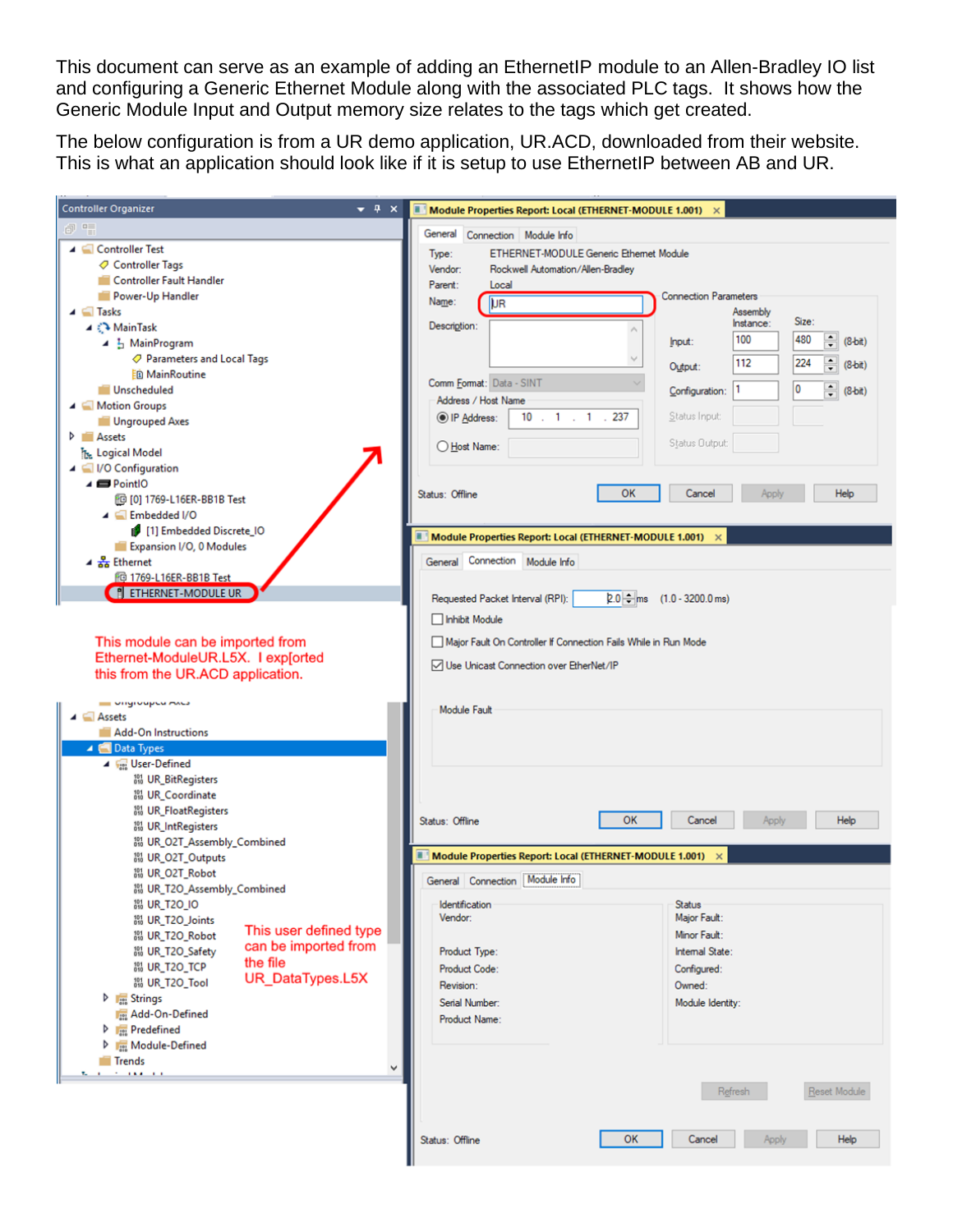



| Show: All Tags<br>I <sub>n</sub> MainProgram<br>Scope:<br>$\checkmark$ |                                   |              | Enter Name Filter<br>$\checkmark$         |  |
|------------------------------------------------------------------------|-----------------------------------|--------------|-------------------------------------------|--|
| <b>Name</b>                                                            | $\equiv$ $\parallel$ $\sim$ Value | ← Force Mask | $\triangleleft$ Style<br><b>Data Type</b> |  |
| $\triangle$ URI                                                        | ${}$                              | ${}$         | UR_T2O_Assembly_Combin                    |  |
| D URI.Robot                                                            | ${}$                              | ${}$         | UR_T2O_Robot                              |  |
| D URI.Safety                                                           | ${}$                              | ${}$         | UR_T2O_Safety                             |  |
| D URI.IO                                                               | ${}$                              | ${}$         | UR_T20_IO                                 |  |
| D URI.Tool                                                             | ${}$                              | ${}$         | UR_T2O_Tool                               |  |
| D URIJoints                                                            | ${}$                              | ${}$         | UR_T2O_Joints                             |  |
| D URI.TCP                                                              | ${}$                              | ${}$         | UR_T2O_TCP                                |  |
| D URI.Bit                                                              | ${}$                              | ${}$         | <b>UR_BitRegisters</b>                    |  |
| D URI.Int                                                              | ${}$                              | ${,}$        | <b>UR_IntRegisters</b>                    |  |
| D URI.Float                                                            | ${}$                              | ${}$         | UR_FloatRegisters                         |  |
| $\triangle$ URO                                                        | ${}$                              | ${}$         | UR_O2T_Assembly_Combin                    |  |
| D URO.Robot                                                            | ${}$                              | ${}$         | UR_O2T_Robot                              |  |
| D URO.Outputs                                                          | ${}$                              | ${}$         | UR_O2T_Outputs                            |  |
| D URO.Bit                                                              | ${}$                              | ${}$         | <b>UR_BitRegisters</b>                    |  |
| D URO.Int                                                              | ${,}$                             | ${}$         | <b>UR_IntRegisters</b>                    |  |
| D URO.Float                                                            | ${}$                              | ${}$         | <b>UR_FloatRegisters</b>                  |  |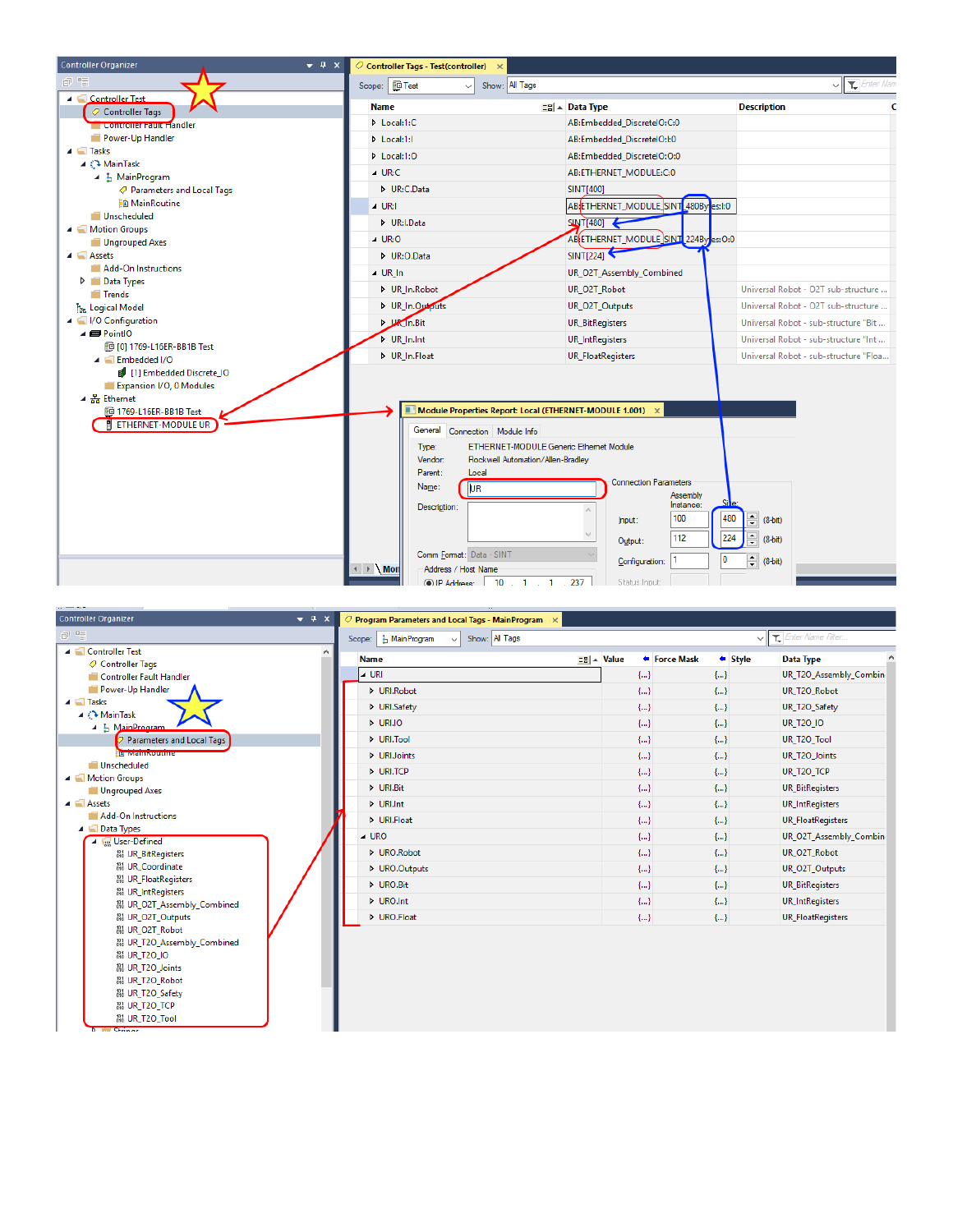Any given UR system has a built in set of IO available to other systems such As a PLC over EthernetIP. Look up complete list. If more is needed it can likely be achieved using Modbus TCP.

Note: **UR only supports Ethernet/IP Class 1 implicit or "I/O" messaging, not Ethernet/IP Class 3 explicit or "client/server" messaging.**

|                                                                                                                                                     |                     | Module Properties Report: Local (ETHERNET MODULE 1.001)                                                                                                                                    |                                      |         |                              |           | ort Chin         |
|-----------------------------------------------------------------------------------------------------------------------------------------------------|---------------------|--------------------------------------------------------------------------------------------------------------------------------------------------------------------------------------------|--------------------------------------|---------|------------------------------|-----------|------------------|
| Controller Test<br>Controller Tags                                                                                                                  |                     | General Connection Module Info                                                                                                                                                             |                                      |         |                              |           |                  |
| <b>Gill</b> Controller Fault Handler                                                                                                                |                     |                                                                                                                                                                                            |                                      |         |                              |           |                  |
| <b>GII Power-Up Handler</b><br><b>Cu</b> Tasks                                                                                                      | Type:               | ETHERNET-MODULE Generic Ethernet Module                                                                                                                                                    |                                      |         |                              |           |                  |
| <b>S</b> MainTask                                                                                                                                   | Vendor              | Allen-Bradley                                                                                                                                                                              |                                      |         |                              |           |                  |
| MainProgram                                                                                                                                         | Parent              | Local                                                                                                                                                                                      |                                      |         |                              |           |                  |
| <b>III</b> Unscheduled                                                                                                                              | Name:               | UR                                                                                                                                                                                         |                                      |         | <b>Connection Parameters</b> |           |                  |
| <b>Motion Groups</b><br><b>Com</b> Ungrouped Axes                                                                                                   |                     |                                                                                                                                                                                            |                                      |         | Assembly                     |           |                  |
| <b>Gill Add-On Instructions</b>                                                                                                                     | Description:        |                                                                                                                                                                                            |                                      |         | Instance                     | Size:     |                  |
| <b>B</b> Data Types                                                                                                                                 |                     |                                                                                                                                                                                            |                                      | Input   | 100                          | 480       | $(8-bit)$        |
| <b>Til Get User-Defined</b>                                                                                                                         |                     |                                                                                                                                                                                            |                                      |         |                              |           |                  |
| <b>ED</b> & Strings<br><b>Cat</b> Add On Defined                                                                                                    |                     |                                                                                                                                                                                            |                                      | Output  | 112                          | 224       | $(8-hit)$        |
| <b>TEL</b> Predefined                                                                                                                               |                     | Data - SINT                                                                                                                                                                                |                                      |         |                              |           |                  |
| <b>Hilled</b> Module-Defined                                                                                                                        | Comm                |                                                                                                                                                                                            |                                      |         | 11<br>Configuration          | 0         | $(8-bit)$        |
| <b>Ell Trends</b>                                                                                                                                   | Address / Host Name |                                                                                                                                                                                            |                                      |         |                              |           |                  |
| b. Logical Model<br>VO Configuration                                                                                                                | <b>a</b> IP Address | 192 . 168 .                                                                                                                                                                                | $\mathbf{0}$<br>100<br>$\mathcal{L}$ |         | <b>Status Input</b>          |           |                  |
| □图 1769 Bus                                                                                                                                         |                     |                                                                                                                                                                                            |                                      |         |                              |           |                  |
| 2010) 1769-L24ER-QB1B Test                                                                                                                          |                     |                                                                                                                                                                                            |                                      |         | Status Curput                |           |                  |
| <b>E</b> <i><b>C</b>I</i> Embedded I/O                                                                                                              | <b>Host Name</b>    |                                                                                                                                                                                            |                                      |         |                              |           |                  |
| [1] Embedded Discrete_IO<br>Expansion I/O                                                                                                           |                     |                                                                                                                                                                                            |                                      |         |                              |           |                  |
| Sa Ethernet                                                                                                                                         |                     |                                                                                                                                                                                            |                                      |         |                              |           |                  |
| <b>30 1769-124ER-QB1B Test</b>                                                                                                                      | Status: Offline     |                                                                                                                                                                                            |                                      | OK      | Cancel                       | Apply     | Help             |
| <b>5 ETHERNET-MODULE UR</b>                                                                                                                         |                     |                                                                                                                                                                                            |                                      |         |                              |           |                  |
| Module Defined Tags<br>$M$ UR1<br>MURO<br>$M$ URC                                                                                                   |                     | <b>EthernetIP connection between AB PLC and UR robot.</b>                                                                                                                                  |                                      |         |                              |           |                  |
| Controller Organizer <sup>1</sup> Logical Organizer<br>Controller Test                                                                              | Scope:              | Show: All Tags<br>MainProgram                                                                                                                                                              |                                      |         |                              |           |                  |
| Controller Tags<br>Controller Fault Handler                                                                                                         | Name                |                                                                                                                                                                                            | =: L Usage                           | Value   | + Force Mask+ Style          | Data Type | De               |
| <b>D</b> Power-Up Handler                                                                                                                           | URI.                |                                                                                                                                                                                            | Local                                | $\{ \}$ | $\{ \}$                      |           | UR_T2O_Assembly_ |
| Tasks<br><b>MainTask</b>                                                                                                                            | DRO +               |                                                                                                                                                                                            | Local                                | $\{ \}$ | $\{ \}$                      |           | UR_O2T_Assembly_ |
| MainProgram<br>Parameters and Local Tags<br><b>To MainRoutine</b><br>Motion Groups<br><b>Cill</b> Ungrouped Axes<br><b>Gill Add-On Instructions</b> |                     | The result of adding the network connection is that IO tags are<br>dded to the Parameters and Local Tags group under Main<br>Program or Main Tasks. Slightly different than most where the |                                      |         |                              |           |                  |
| <b>Co</b> Data Types                                                                                                                                |                     | lags would appear under Controller Tags.                                                                                                                                                   |                                      |         |                              |           |                  |
|                                                                                                                                                     |                     |                                                                                                                                                                                            |                                      |         |                              |           |                  |

| Show All Tags<br>-MainProgram<br>▾<br>Scope: |            | V V Enter Name Filler   |                         |                          |                                        |
|----------------------------------------------|------------|-------------------------|-------------------------|--------------------------|----------------------------------------|
| Name                                         | =#le Usage | Value                   | + Force Mask+ Style     | Data Type                | Description                            |
| <b>EURI</b>                                  | Local      | $1 + 1$                 | $1 - - 1$               | UR_T2O_Assembly          |                                        |
| # URI Robot                                  |            | $\{ \}$                 | $\{ \}$                 | UR_T2O_Robot             | Universal Robot - T2O sub-structure"   |
| + URI Safety                                 |            | $\{ \}$                 | $\{\\$                  | UR T2O Safety            | Universal Robot - T2O sub-structure "  |
| <b>EURLIO</b>                                |            | $1 - - 1$               | $\{ -1, -1 \}$          | <b>UR T20 10</b>         | Universal Robot - T2O sub-structure"   |
| <b>EURLTool</b>                              |            | $\{ \}$                 | ${}$                    | UR_T2O_Tool              | Universal Robot - T2O sub-structure"   |
| URI Joints                                   |            | $\{\\$                  | $1 - 1$                 | UR T2O Joints            | Universal Robot - T2O sub-structure "  |
| <b>EURLICP</b>                               |            | $(1 - 1)$               | $1 - 1$                 | UR T20_TCP               | Universal Robot - T2O sub-structure "  |
| <b>EURLBI</b>                                |            |                         | $\left[\ldots\right]$   | <b>UR BilRegisters</b>   | Universal Robot - sub-structure "Bit R |
| E URI Int                                    |            | $1 - 1$                 | $1 - 1$                 | <b>UR</b> IntRegisters   | Universal Robot - sub-structure "Int R |
| E URLFloat                                   |            | $\{ \}$                 | $\{ \}$                 | <b>UR FloatRegisters</b> | Universal Robot - sub-structure "Float |
| EURO                                         | Local      | $\left[ \ldots \right]$ | $\left( \ldots \right)$ | UR O2T Assembly          |                                        |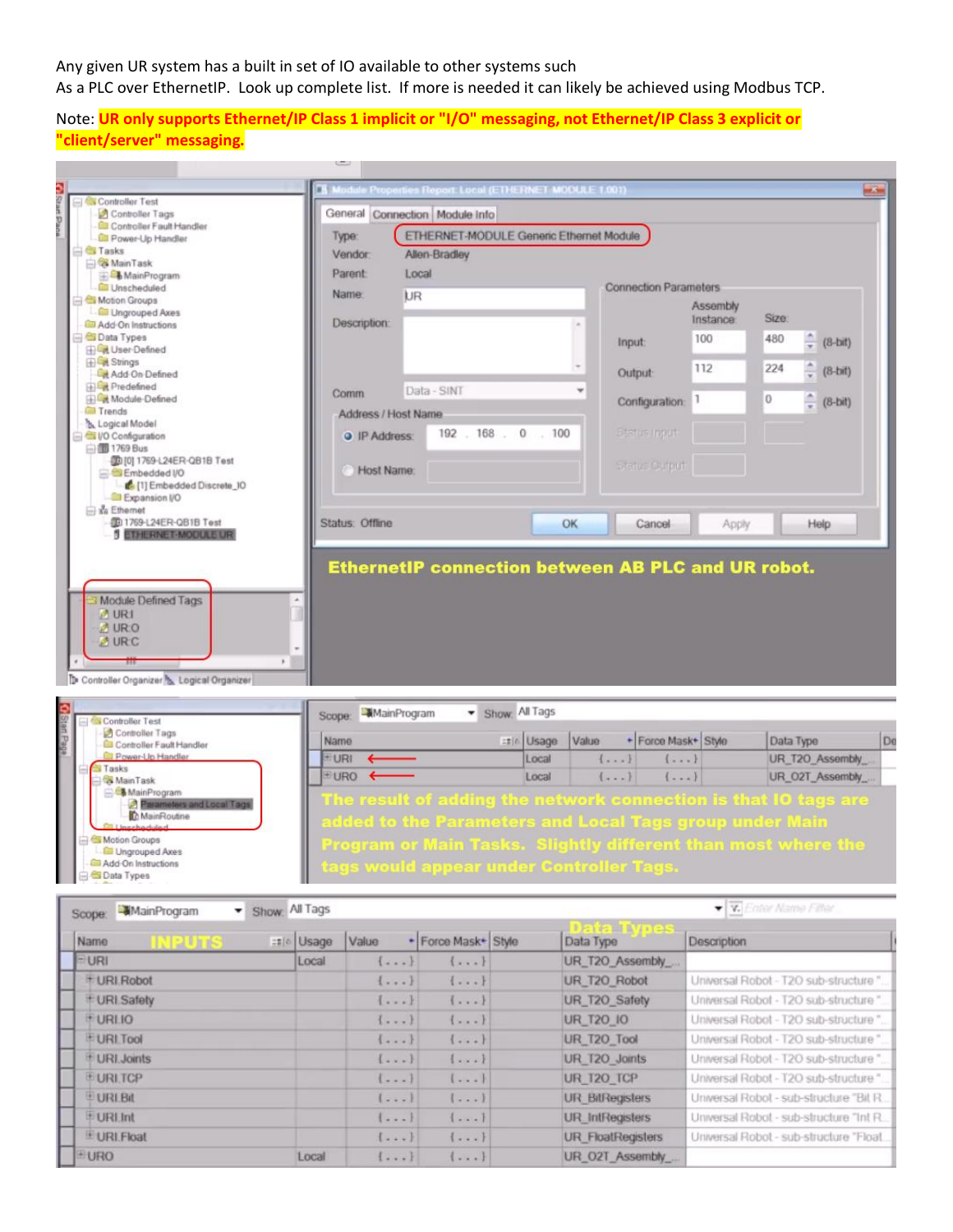| Show: All Tags<br>MainProgram<br>Scope: |             |                       |                    |  |                          | V Cater Name Filer                       |  |  |
|-----------------------------------------|-------------|-----------------------|--------------------|--|--------------------------|------------------------------------------|--|--|
| Name                                    | :: le Usage | Value                 | · Force Mask Style |  | Data Type                | <b>Description</b>                       |  |  |
| EURI                                    | Local       | $1 + 1 - 1$           | $1 - - 1$          |  | UR_T2O_Assembly          |                                          |  |  |
| <b>EURO</b>                             | Local       | $\{ \}$               | $\{ \}$            |  | UR_O2T_Assembly          |                                          |  |  |
| + URO Robot                             |             | $\left[\ldots\right]$ | $1 - 1$            |  | UR O2T Robot             | Universal Robot - O2T sub-structure"     |  |  |
| URO Outputs                             |             | $\left\{ \cdots$      | $\{ \}$            |  | UR_O2T_Outputs           | Universal Robot - O2T sub-structure "    |  |  |
| <sup>+</sup> URO Bit                    |             | $(1 - 1)$             | $\{ \}$            |  | <b>UR BitRegisters</b>   | Universal Robot - sub-structure "Bit R.  |  |  |
| + URO Int                               |             | $- - -$               | $\{\\.$            |  | <b>UR</b> IntRegisters   | Universal Robot - sub-structure "Int R., |  |  |
| E URO Float                             |             | $1 + 1 + 1$           | $- - - 1$          |  | <b>UR FloatRegisters</b> | Universal Robot - sub-structure "Float   |  |  |

You will have the IO Not Responding indication on the PLC until you enable the EthernetIP connection on the robot side. On the robot side the first thing we want to do is set up the IP address.



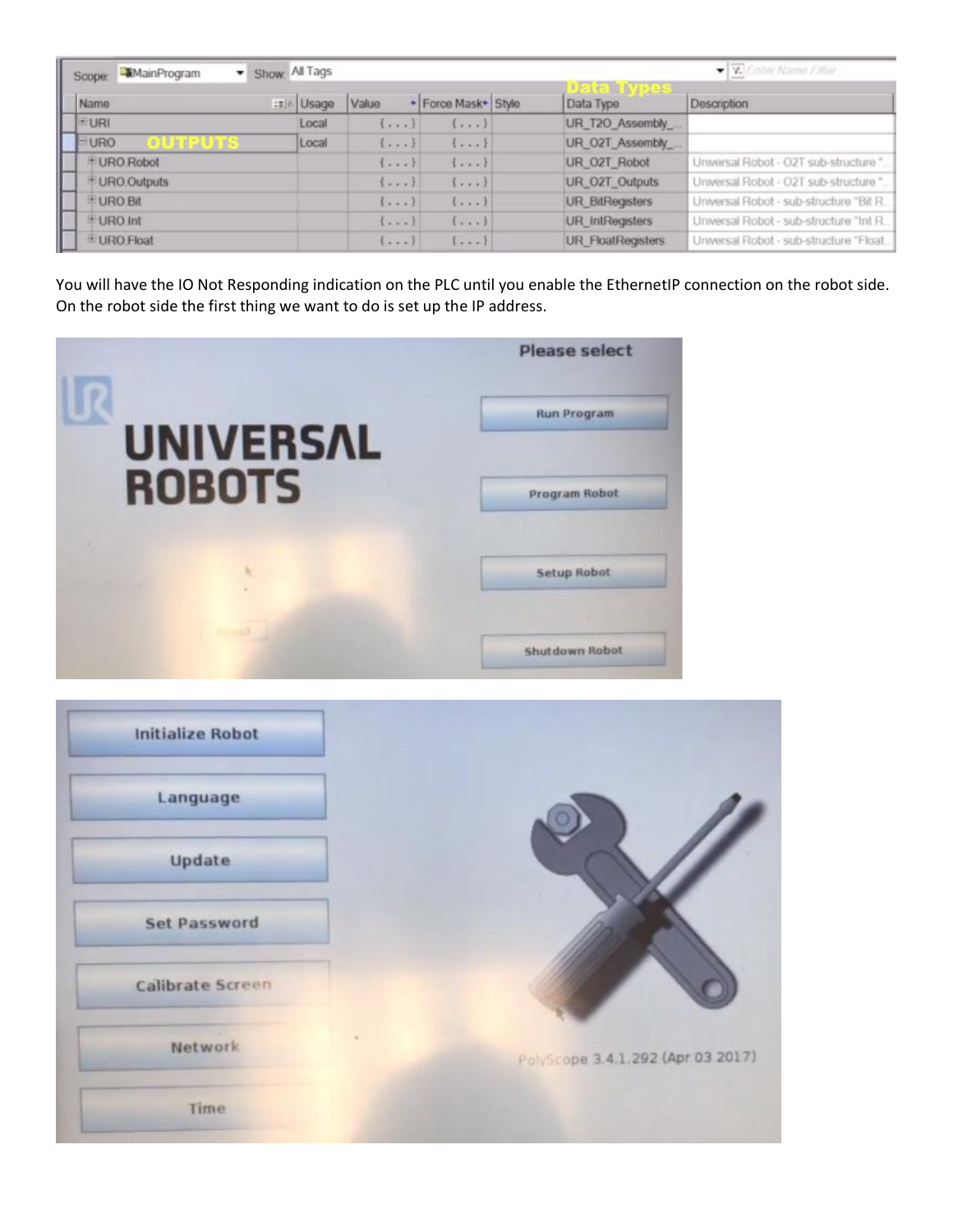| <b>Initialize Robot</b> | <b>Network</b>             |               |
|-------------------------|----------------------------|---------------|
|                         | Select your network method |               |
| Language                | <b>DHCP</b>                |               |
|                         | Static Address             |               |
| Update                  | <b>O</b> Disabled network  |               |
|                         | Network is connected       |               |
| <b>Set Password</b>     | Network detailed settings: |               |
|                         | IP address:                | 192.168.0.100 |
| Calibrate Screen        | Subnet mask                | 255.255.255.0 |
| Network                 | Definuit g anay<br>J.      | 0.0.0.0       |
|                         | Preferred DNS server:      | 0.0.0.0       |
| <b>Time</b>             | Alternative DNS server:    | 0.0.0.0       |
|                         |                            | Apply         |
| <b>URCaps</b>           |                            |               |

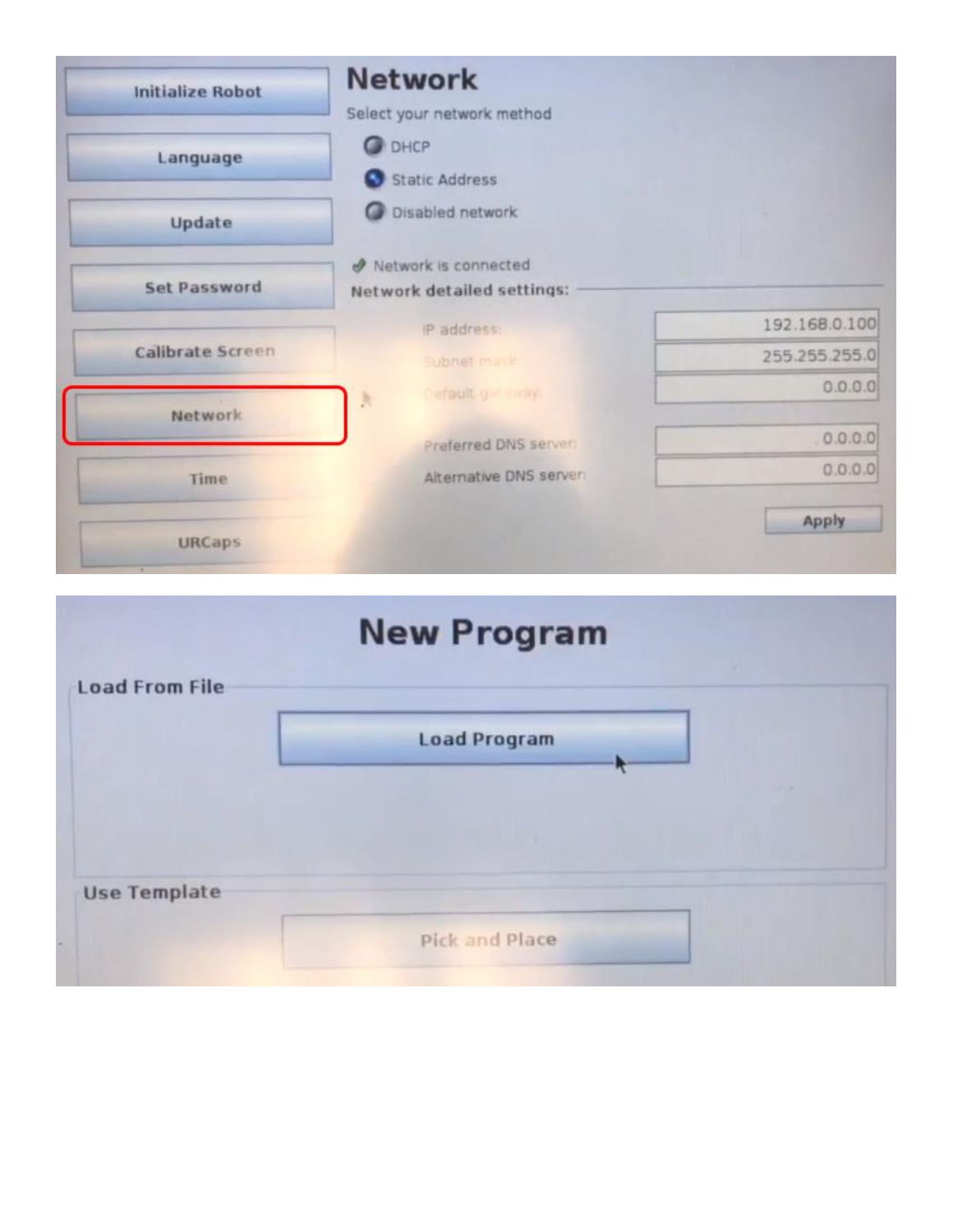| Current Directory: /programs |                                    | 堂<br>۰            |
|------------------------------|------------------------------------|-------------------|
| camera_test.urp              | day2_features_safety.urp           | exercize 2.       |
| circle.urp                   | dummy.urp                          | fast_move.        |
| circle1021.urp               | dw_pnp.urp                         | force.urp         |
| circle_mike.urp              | ethernet_ip_guide_robotprogram.urp | freedrive_p       |
| cirice dem 02_24_15.urp      | exam1.urp                          | gripper_tut       |
| cnv_sam.urp                  | exam1sam.urp                       | Im_test.urp       |
| contrak, urp                 | examlsam01.urp                     | key_cam.ul        |
| conveyor_track.urp           | exam2.urp                          | kick.urp          |
| conveyortj.urp               | exam3.urp                          | lab 5 26fet       |
| custom1.urp                  | exc2.urp                           | labl seple        |
| dalsa_1.urp                  | exercise 3.urp                     | labl seplé        |
| dalsa_cam_key_1.urp          | exercize 1.urp                     | labl sep16<br>T K |
| $\left  \cdot \right $       |                                    |                   |
| Filename:                    | net ip guide robotprogram.urp      |                   |
| <b>Filter:</b>               | <b>Insal Robots Program files</b>  | ×                 |
|                              |                                    | Cancel<br>Open    |

Here we are loading the file which gets edited when we enter our IP information as we did above. (think this is how it works).